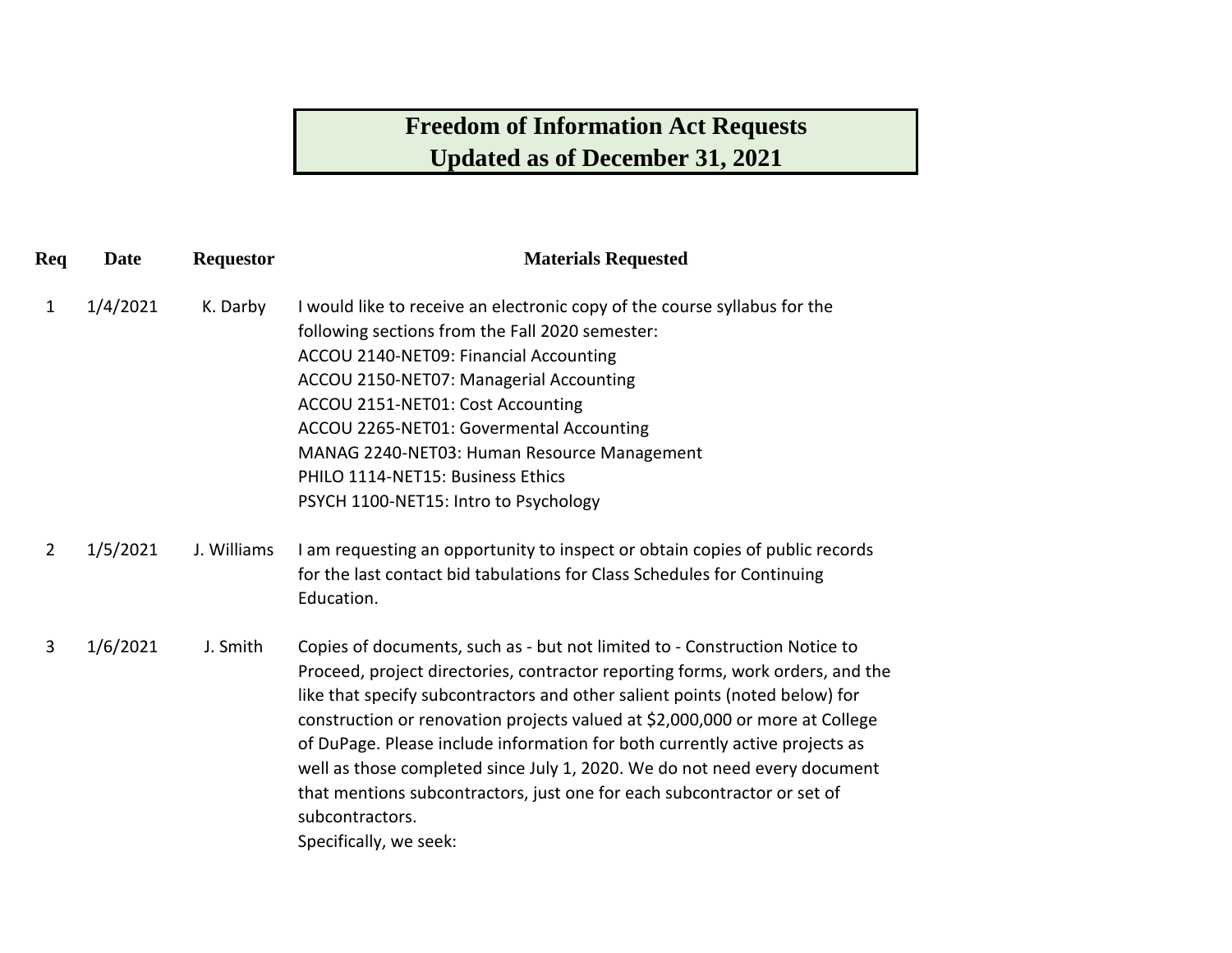| Bid tabs for RFP# 2020-R0013 on April 17, 2020 showing all firms that bid     |
|-------------------------------------------------------------------------------|
| The active agreement for the Pitney Bowes Connect 3000. Including payment/    |
|                                                                               |
| The active agreement for the Pitney Bowes DI950. Including payment/billing    |
|                                                                               |
| we request access to the following FERPA designated Directory Information     |
| as it pertains to your currently enrolled undergraduate and graduate students |
| (both online and on-campus students, across all campuses based on Spring      |
|                                                                               |
|                                                                               |
|                                                                               |
|                                                                               |
|                                                                               |
|                                                                               |
|                                                                               |
|                                                                               |
|                                                                               |
|                                                                               |
|                                                                               |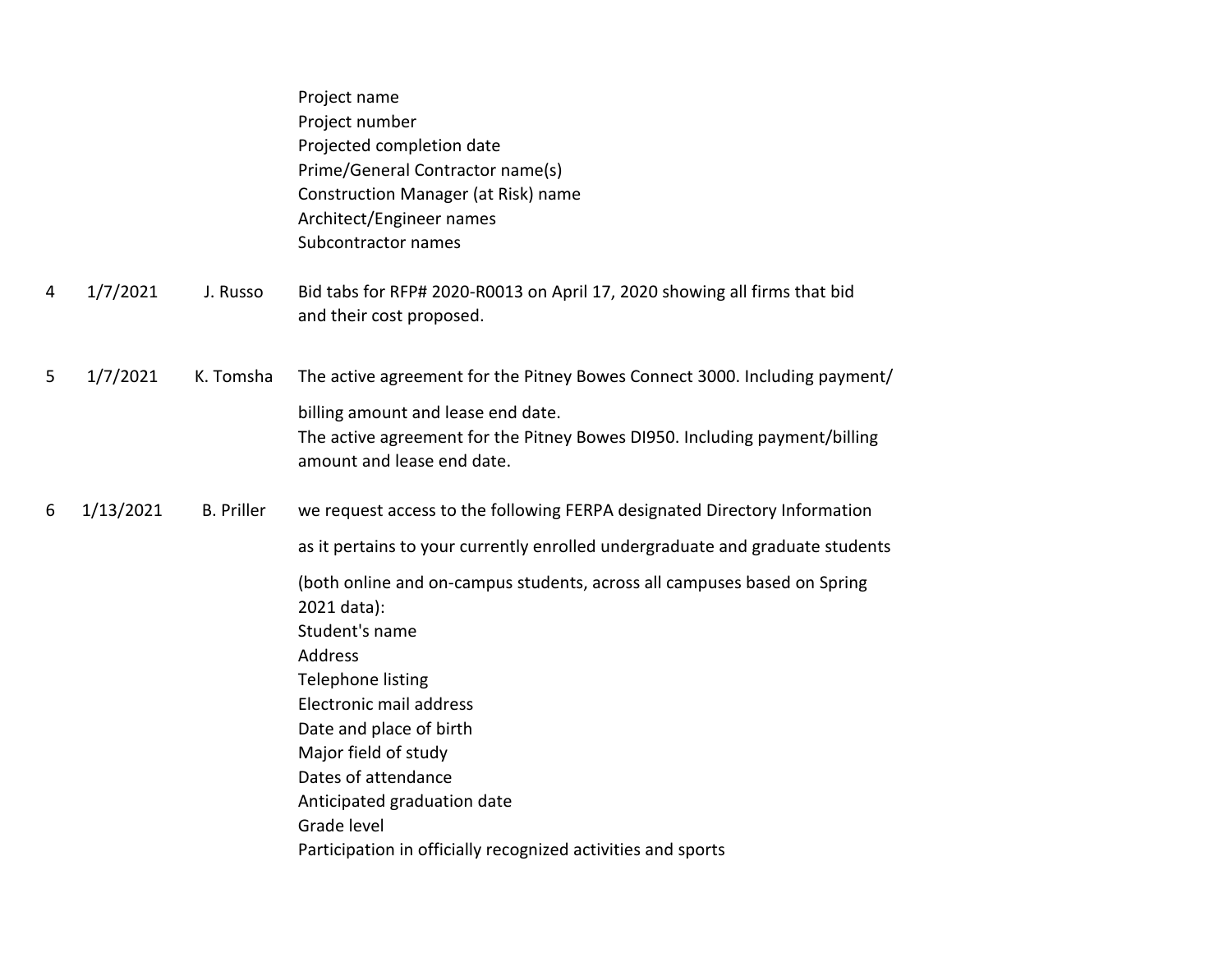|    |           |                                            | Degrees, honors, and awards received                                                                                                                                                                                                                                                 |
|----|-----------|--------------------------------------------|--------------------------------------------------------------------------------------------------------------------------------------------------------------------------------------------------------------------------------------------------------------------------------------|
|    |           |                                            | Other recent educational agencies or institutions attended                                                                                                                                                                                                                           |
| 7  | 1/18/2021 | E. Luberda                                 | Bid Tabulation (including past unit prices, names and addresses of bidders)<br>along with the previous Award of Contract specifying who won this project<br>whenever it was last bid upon.<br>Bid Title: Class Schedules for Continuing Education FYE22<br>Reference: Bid 2021 B0043 |
| 8  | 1/18/2021 | K. Farley                                  | A copy of the FOIA/public records request logs from January 2020 to present,<br>including the college's response letters to the FOIAs/public records request.                                                                                                                        |
| 9  | 1/18/2021 | K. Farley                                  | An electronic copy of or access to line items from January 2020 to December                                                                                                                                                                                                          |
|    |           |                                            | 2020 for business expenditures for the College President. Expenditures include                                                                                                                                                                                                       |
|    |           |                                            | but are not limited to expenses and reimbursements for:<br>Travel<br>Gas<br>Restaurants<br>Hotels<br>Equipment<br>Networking events and activities (such as club memberships, conventions, or<br>gifts)<br>Any other miscellaneous items or purchase requisitions                    |
| 10 | 1/19/2021 | J. Russo                                   | Amended request                                                                                                                                                                                                                                                                      |
| 11 | 2/5/2021  | Electrical<br>Safety<br><b>Specialists</b> | Our team would like to request the scorecards / proposal review results for the<br>arc flash risk analysis porject, Bid #2021-B0038. Please provide results for all<br>qualifying bids that were submitted                                                                           |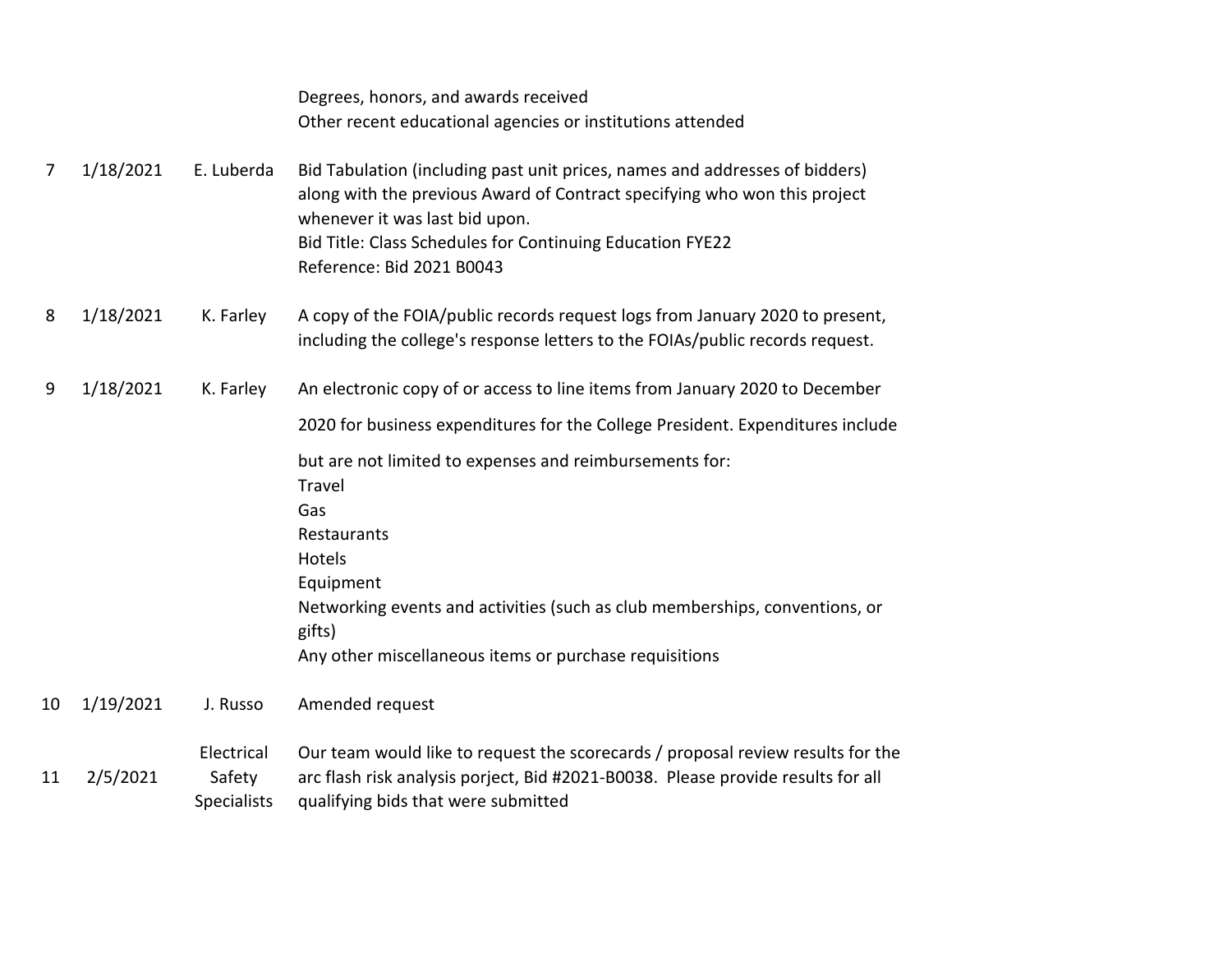| 12 | 2/9/2021  | IFT/AFT<br>(Kollross)                             | 1) job descriptions for support staff (ie: technical and clerical)                                                                                                                                                                                                                                                                                                                                            |
|----|-----------|---------------------------------------------------|---------------------------------------------------------------------------------------------------------------------------------------------------------------------------------------------------------------------------------------------------------------------------------------------------------------------------------------------------------------------------------------------------------------|
|    |           |                                                   | 2) minimum, mid point, and maximum salaries for said group Looking for<br>position job descriptions with salary and pay grades for the purpose of<br>comparisons at negotiations                                                                                                                                                                                                                              |
| 13 | 2/10/2021 | Natl. Society of<br>Collegiate<br><b>Scholars</b> | the company is looking for:<br>1. Fall 2020 FIRST- and SECOND-YEAR undergraduates only.<br>2. Cumulative GPA of 3.0 and higher (or Dean's List honorees if filtering by GPA<br>is not possible).                                                                                                                                                                                                              |
| 14 | 2/16/2021 | E. Luberda                                        | Bid Title: Print Community Publication Engage Bid due date: 2-24-21. We are<br>asking for the past bid results, not the current bid results Bid Reference: 2021-<br>B0052                                                                                                                                                                                                                                     |
| 15 | 2/19/2021 | <b>SmartProcure</b>                               | SmartProcure is submitting a commercial FOIA request to the College of Dupage<br>for any and all purchasing records from Sep 17, 2020 to current.                                                                                                                                                                                                                                                             |
| 16 | 2/19/2021 | R. Kastengren                                     | All legal, administrative and other bills and payments associated with<br>arbitrations between the College of DuPage and College of DuPage Faculty<br>Association since January 1, 2019 that were paid or are owed by the College of<br>DuPage.                                                                                                                                                               |
| 17 | 2/23/2021 | EBMClean                                          | We would like to bid on the upcoming Janitorial RFP and would like to submit a<br>FOIA request for 2021-R0012 Janitorial Services.                                                                                                                                                                                                                                                                            |
| 18 | 3/8/2021  | <b>Edgar County</b><br>Watchdogs                  | 1. I am seeking a copy of TWO purchasing complaints from vendors bidding on<br>projects at COD. According to an email to Tom Glaser dated November 28,<br>2012, one of the complaints was going straight to Dr. Breuder. I am seeking<br>copies of those two complaints. The email was sent by Carla Burkhart to Tom<br>Glaser on November 28, 2012, at 7:41 AM. The subject line had the word<br>PURCHASING. |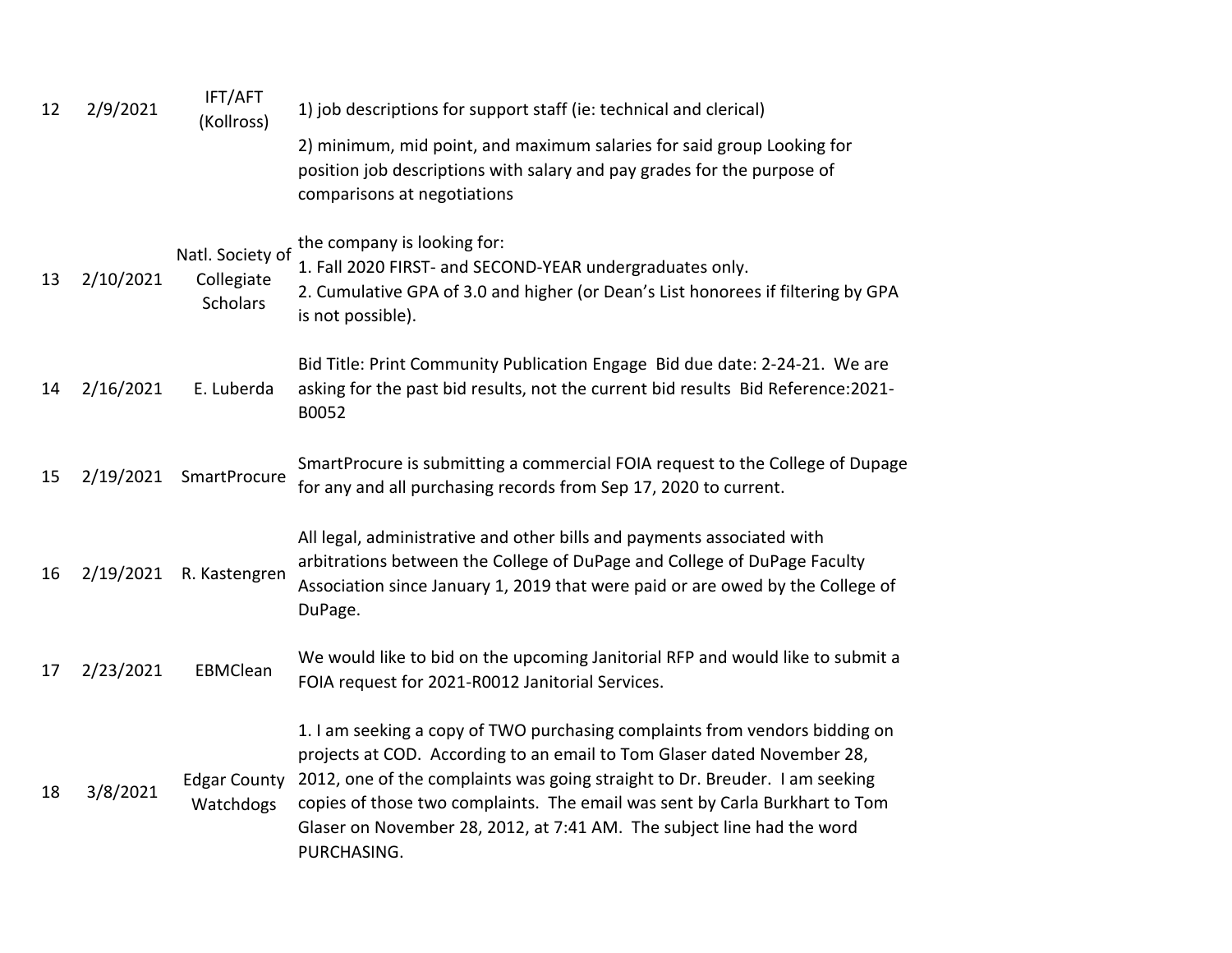| 19 | 3/9/2021  | L. Jones                                             | Requesting all fire extinguisher invoices for all properties owned by the college<br>of dupage for the years 2019-2020                                                                                                                                                                                                                                                                                                                                                                                                |
|----|-----------|------------------------------------------------------|-----------------------------------------------------------------------------------------------------------------------------------------------------------------------------------------------------------------------------------------------------------------------------------------------------------------------------------------------------------------------------------------------------------------------------------------------------------------------------------------------------------------------|
| 20 | 3/11/2021 | IL, IN. IA,<br>Foundation for<br>Fair<br>Contracting | The following information regarding a construction project - General Contractor -<br>Softball Turf Improvements (2021-B0040) : Please provide a copy of the bid<br>tabulation                                                                                                                                                                                                                                                                                                                                         |
| 21 | 3/17/2021 | <b>Edgar County</b><br>Watchdogs                     | 1. I am seeking a copy of any bids or proposals received by Herricane Graphics<br>since January 1, 2016.<br>2. A copy of the request for bids for any projects which Herricane Graphics<br>responded to since January 1, 2016<br>3. A copy of the winning bid submission for the specific projects in which<br>Herricane Graphics submitted bids since January 1, 2016.<br>3. A copy of all IRS 1099 forms issued to COD Vendor Herricane Graphics from<br>January 1, 2009, to the current date of this FOIA request. |
| 22 | 3/17/2021 | IL Council of<br>Police                              | The current contracted rate for all full-time Patrol Officers and Sergeants<br>employed by the College of DuPage, and a copy of the most recent Collective<br>Bargaining Agreement between the College & the local Police Union.                                                                                                                                                                                                                                                                                      |
| 23 | 3/22/2021 | Phi Sigma Pi                                         | I am looking for a list of students including email addresses that are currently<br>enrolled in your college.                                                                                                                                                                                                                                                                                                                                                                                                         |
| 24 | 3/25/2021 | Proctorio                                            | I am writing to find out if RFP 2021-R0010, Exam Proctoring Software, has been<br>awarded. If so, I would like to request evaluation records, including finalists,<br>score cards, pricing, and committee notes, related to this RFP.                                                                                                                                                                                                                                                                                 |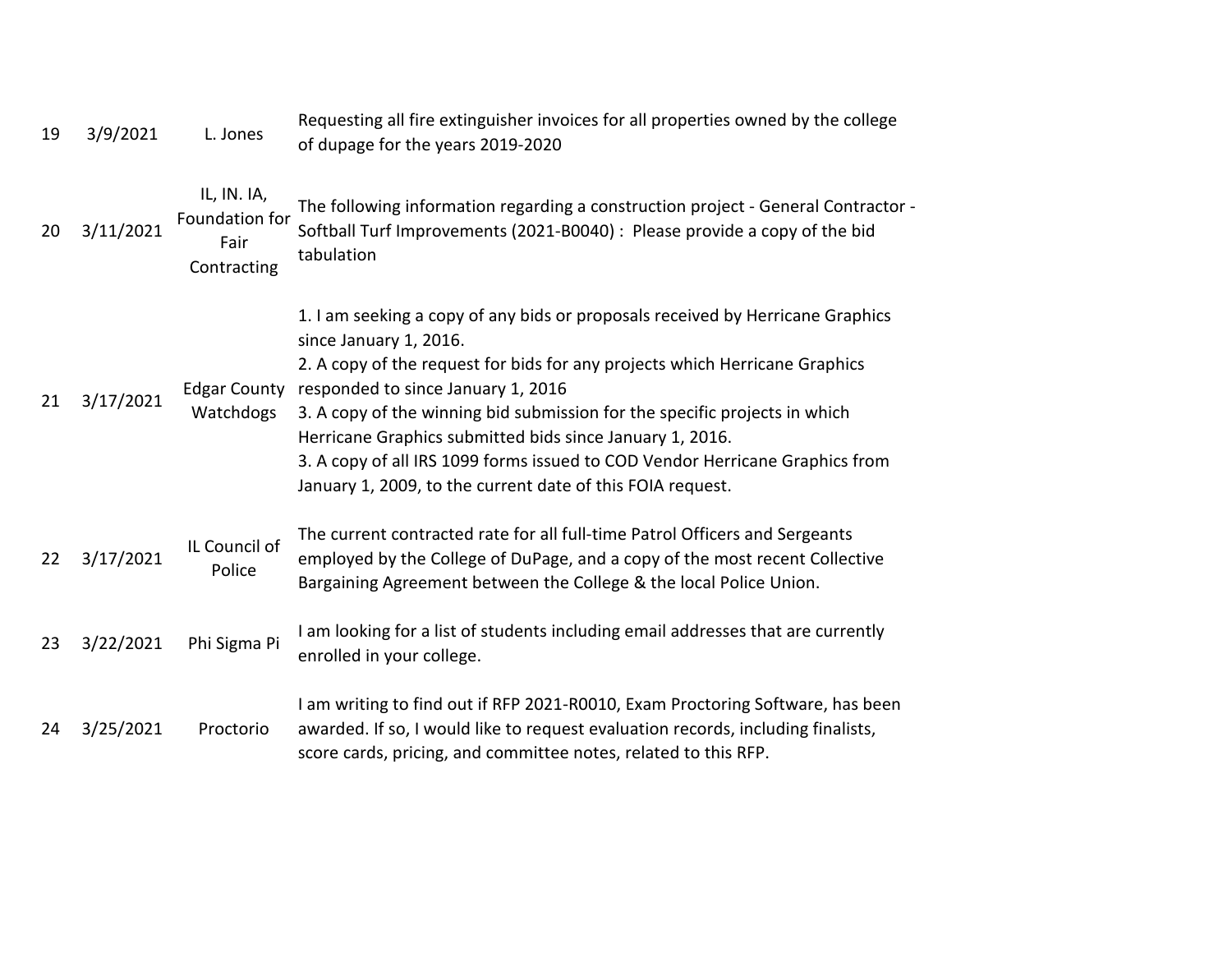| 25 | 3/26/2021 | <b>Edgar County</b><br>Watchdogs | 1. I am seeking all copies of IRS form W-9 that were provided by Herricane<br>Graphics Inc from January 1, 2008, to the current date.<br>2. I am seeking all copies of IRS form W-9 that were provided by Advantage Sign<br>Installation Inc. from January 1, 2008, to the current date.<br>3. A copy of all contracts between COD and a sign company called CREO<br>between 2008 and 2015.                                                                                                                                      |
|----|-----------|----------------------------------|----------------------------------------------------------------------------------------------------------------------------------------------------------------------------------------------------------------------------------------------------------------------------------------------------------------------------------------------------------------------------------------------------------------------------------------------------------------------------------------------------------------------------------|
| 26 | 3/29/2021 | LexisNexis                       | I write to request access to and a copy of all current Student Directory<br>Information for the Spring 2021 semester. The requested Student Directory<br>information is listed below: Fields: Student Name, Academic Program, Email                                                                                                                                                                                                                                                                                              |
| 27 | 3/29/2021 | Eagle 3<br>Analytics             | We are in the process of acquiring bond transcripts from community colleges<br>that sold non-referendum bonds (or, refinanced an outstanding non-<br>referendum bond) at any time since December 31, 2017 up to the date of this<br>FOIA. This would include a bond sale in which a portion of the sale was a "non-<br>referendum" bond. The typical non-referendum bond would be: 1) Energy<br>Conservation, Health or Safety, Environmental Protection, 2) Working Cash, 3)<br>Claims (Funding) and rarely 4) Teachers' wages. |
| 28 | 3/31/2021 | Eagle 3<br>Analytics             | Amended request from 3/29/21 FOIA                                                                                                                                                                                                                                                                                                                                                                                                                                                                                                |
| 29 | 4/1/2021  | Eagle 3<br>Analytics             | Please forward to this address the Nov 19 2020 Reg Board minutes pdf file asap.                                                                                                                                                                                                                                                                                                                                                                                                                                                  |
| 30 | 4/7/2021  | <b>Edgar County</b><br>Watchdogs | 1. Copy of all contracts between COD and a company named Bell Signs. The<br>time frame would be between $1/1/2008$ and $12/31/2015$<br>2. Copy of all contracts between COD and a company named Entra. The time<br>frame would be between 1/1/2008 and 12/31/2015                                                                                                                                                                                                                                                                |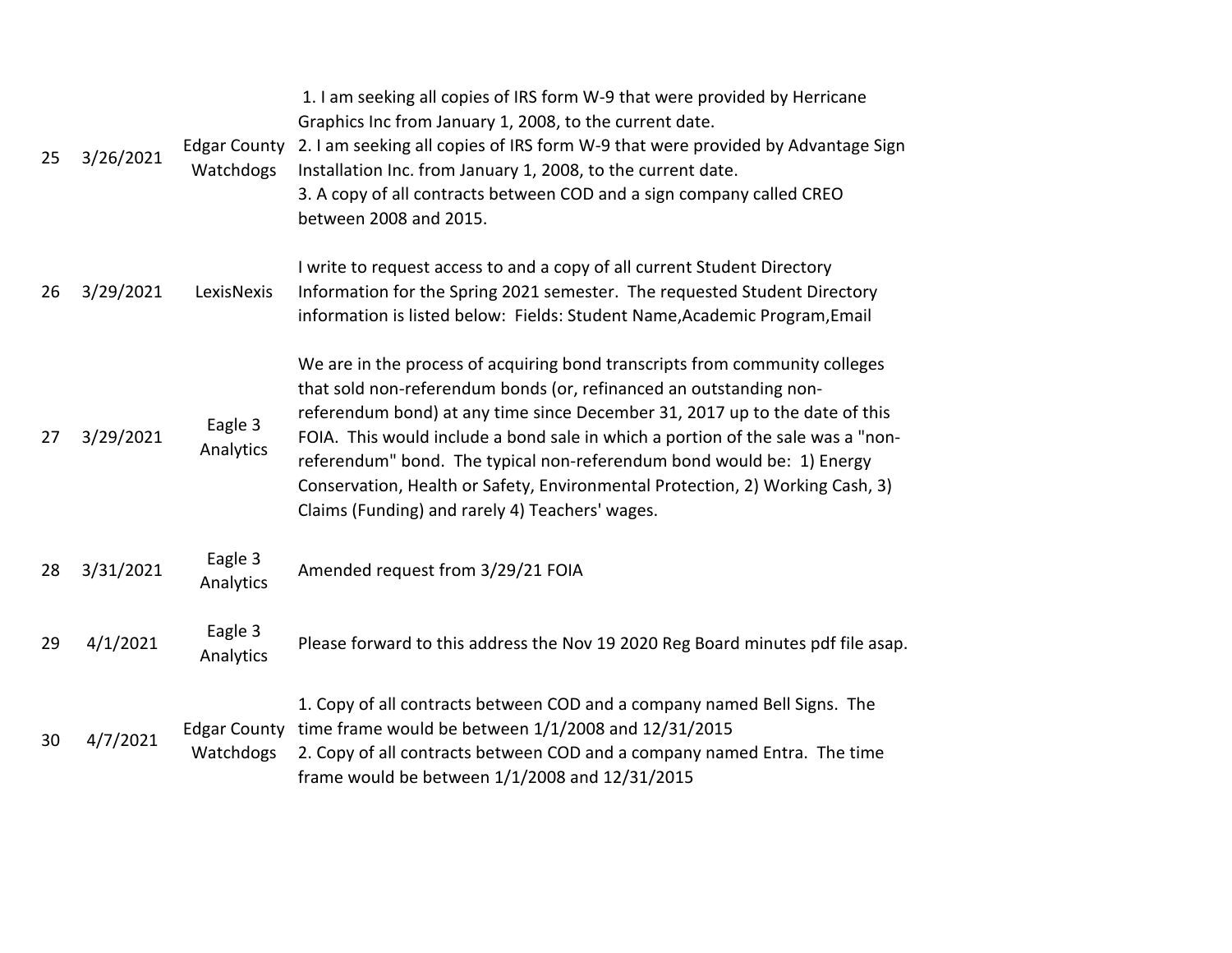| 31 | 4/9/2021  | A Gilsdorf                       | I attended COD 2014-2016 and I reported harassment against another student<br>the end of the school year in 2016. I'd like to have the original report I filed at<br>COD in 2016.                                                                                                                                                                                                                                                                                                                                                                                                                                                                                                                                                                                                                                                                                                    |
|----|-----------|----------------------------------|--------------------------------------------------------------------------------------------------------------------------------------------------------------------------------------------------------------------------------------------------------------------------------------------------------------------------------------------------------------------------------------------------------------------------------------------------------------------------------------------------------------------------------------------------------------------------------------------------------------------------------------------------------------------------------------------------------------------------------------------------------------------------------------------------------------------------------------------------------------------------------------|
| 32 | 4/12/2021 | <b>Edgar County</b><br>Watchdogs | (Follow-up to 3/26/21 FOIA request) Is it possible to provide the name of the<br>person who signed the W9? We understand signatures are exempt however we<br>would appreciate knowing the name of the signatory which is not exempt.                                                                                                                                                                                                                                                                                                                                                                                                                                                                                                                                                                                                                                                 |
| 33 | 4/12/2021 | <b>Edgar County</b><br>Watchdogs | 1. Copy of all Certificates for Payments received by COD in relation to the 2011<br>sign contract with CREO Inc. These documents are required to be submitted by<br>the Contractor to the Architect (Herricane Graphics) and Owner (COD.)<br>according to 5.1.1 of the CREO contract provided in our last FOIA request. I am<br>seeking all copies submitted to include the name of the signatory on the<br>document if the signature is redacted for production.<br>2. A copy of all Certificates of Insurance and Bond documents provided by CREO<br>in relation to their 2011 contract with COD.<br>3. A<br>copy of the AIA A201-2007 General Terms and Conditions document in relation<br>to the COD contract with CREO, as described in 8.1.2 of the CREO contract.<br>4. A copy of the Project Manual dated March 16, 2011, as referenced in the<br><b>CREO Contract 8.1.3</b> |
| 34 | 4/12/2021 | Watchdogs                        | Edgar County 1. A copy of the letter received from Herricane Graphics recommending a low<br>bid from Harmon Sign be rejected.                                                                                                                                                                                                                                                                                                                                                                                                                                                                                                                                                                                                                                                                                                                                                        |

35 4/12/2021 K. Ekeberg #1 Need record of Adult Fast Track paperwork.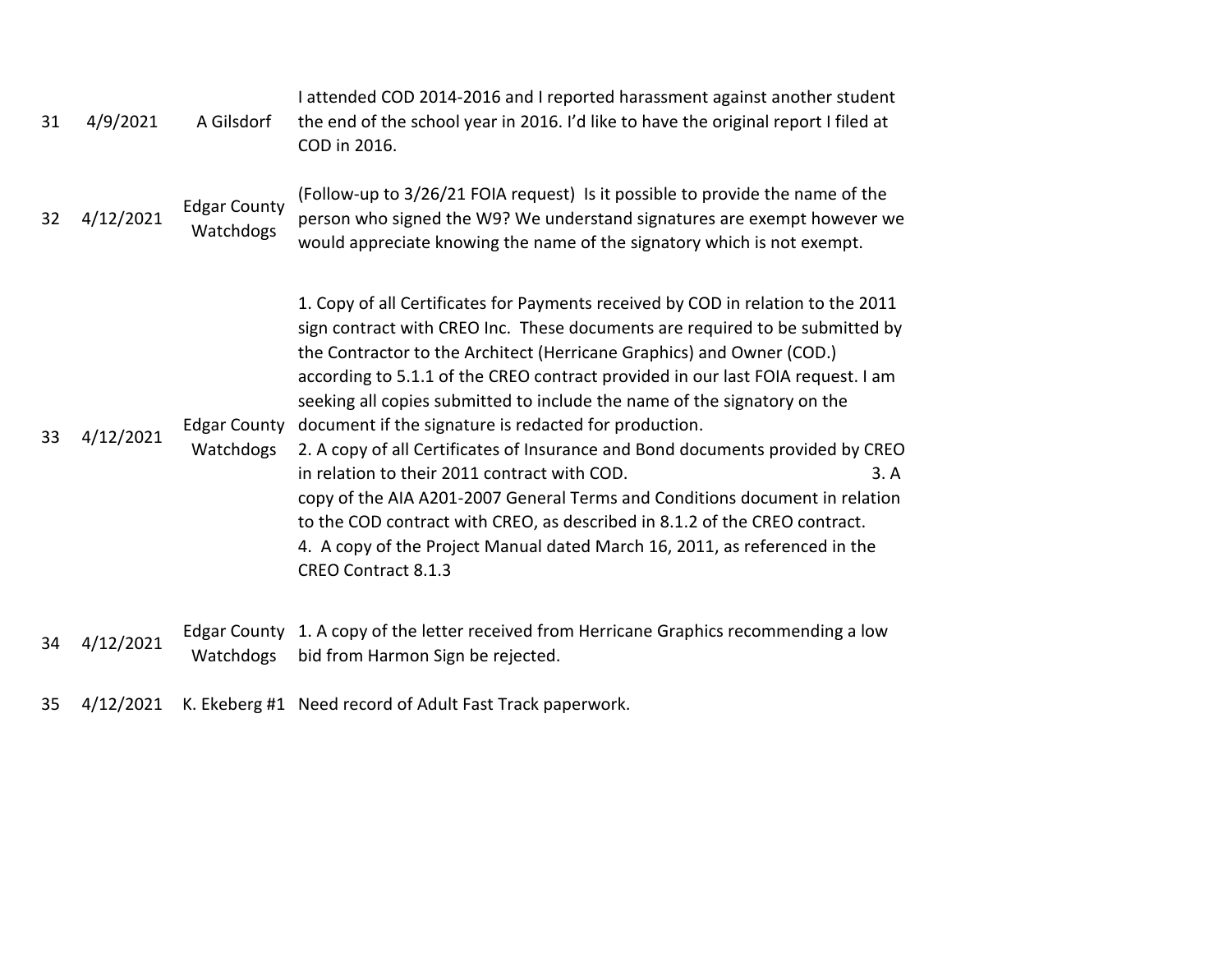| 36 | 4/12/2021 | K. Ekeberg #2 | Need complete record, including, but not limited to, a copy of completed exams<br>used for grading, methodology of grading i.e. subjective or objective which led<br>to the score, etc. of Math Placement Tests taken in 2009 at Westmont location;<br>and 2013 through 2016 at Glen Ellyn main campus; and the 2013 Algebra<br>Refresher course (believe is course number 0485) taken with Professor Jim<br>Bradley in preparation of 2013/2014 Math Placement re-test as advised by<br>Professor Maureen McBeth.                                                                                                                             |
|----|-----------|---------------|------------------------------------------------------------------------------------------------------------------------------------------------------------------------------------------------------------------------------------------------------------------------------------------------------------------------------------------------------------------------------------------------------------------------------------------------------------------------------------------------------------------------------------------------------------------------------------------------------------------------------------------------|
| 37 | 4/12/2021 | K. Ekeberg #3 | Need complete record, including, but not limited to, a copy of completed exam<br>used for grading, methodology of grading i.e. subjective or objective which led<br>to the score, etc. of COMPASS/ESL/ACT - Writing Placement Test taken Jun 16,<br>2009 at Center for Independent Learning at Westmont.                                                                                                                                                                                                                                                                                                                                       |
| 38 | 4/12/2021 | K. Ekeberg #4 | Need complete record, including, but not limited to, a copy of completed exam<br>used for grading, methodology of grading i.e. subjective or objective which led<br>to the score etc. of COMPASS/ESL/ACT - Reading Placement Test taken Jun 09,<br>2009 at Center for Independent Learning at Westmont.                                                                                                                                                                                                                                                                                                                                        |
| 39 | 4/13/2021 | K. Ekeberg #5 | Need copies of all the signed agreements involving myself from 2013-2016 with<br>Brian Kleeman/Marketing & Communications Department (and/or any other<br>COD employee) including, but not limited to, agreements referencing the<br>website with student spotlights, internal/external videos displaying my image,<br>and internal/external printed advertising with my image.                                                                                                                                                                                                                                                                |
| 40 | 4/19/2021 | K. Ekeberg #6 | According to your disclaimer "The FOIA requests below are written exactly as<br>they were received by the College. They have not been corrected or changed for<br>spelling, grammar or any other reason." This did not happen in all 5 of my FOIA<br>requests from 4/12/21 and 4/13/21 as you left out my important note. Why? No<br>names were mentioned in the "Important Notes section." Therefore, please<br>correct this immediately on all 5 requests. In addition, let this request be for a<br>FOIA request to mail me a copy of the college's policy on why this was not<br>honored the first time as you state they are to be exact. |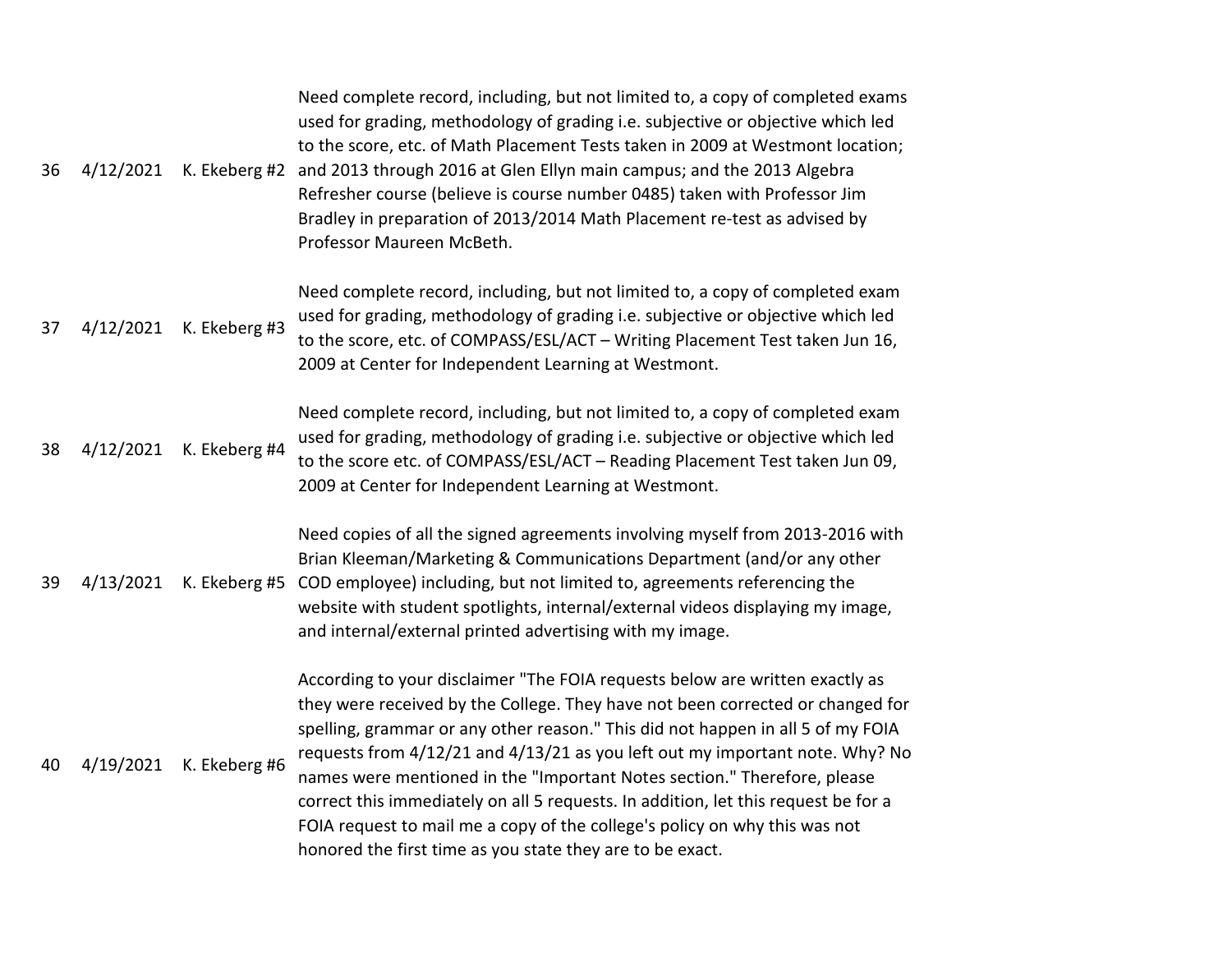| 41 | 4/19/2021 | K. Ekeberg #7 | Need a complete record of all police reports filed with the College of DuPage<br>including, but not limited to, 8/31/2020. Please include all details including, but<br>not limited to: my subsequent calls, police/other officials calls to me, any and all<br>other communication including the police order to temporarily halt the main<br>student spotlight as a solution to my request to CEASE AND DESIST all<br>advertising and marketing as it relates to me                                                                                                                                                                                                                   |
|----|-----------|---------------|-----------------------------------------------------------------------------------------------------------------------------------------------------------------------------------------------------------------------------------------------------------------------------------------------------------------------------------------------------------------------------------------------------------------------------------------------------------------------------------------------------------------------------------------------------------------------------------------------------------------------------------------------------------------------------------------|
| 42 | 4/19/2021 |               | Need a copy of COD's Math Ambassador Program/Curriculum (Chris Bailey and<br>K. Ekeberg #8 Jim Bradley) specifically for 2014 and 2015 and beyond including but not limited<br>to the objective of the program, the role of the<br>student, the duration of the student's YouTube video(s) created by COD<br>production company (for example: if the story is no longer factual how long does<br>the video stay in circulation?); other internal/external videos with my<br>image/name; math speeches (were any or all of these audio or video recorded,<br>there were about 8-10 classroom speeches made); and any and all other<br>marketing and advertising related to this program. |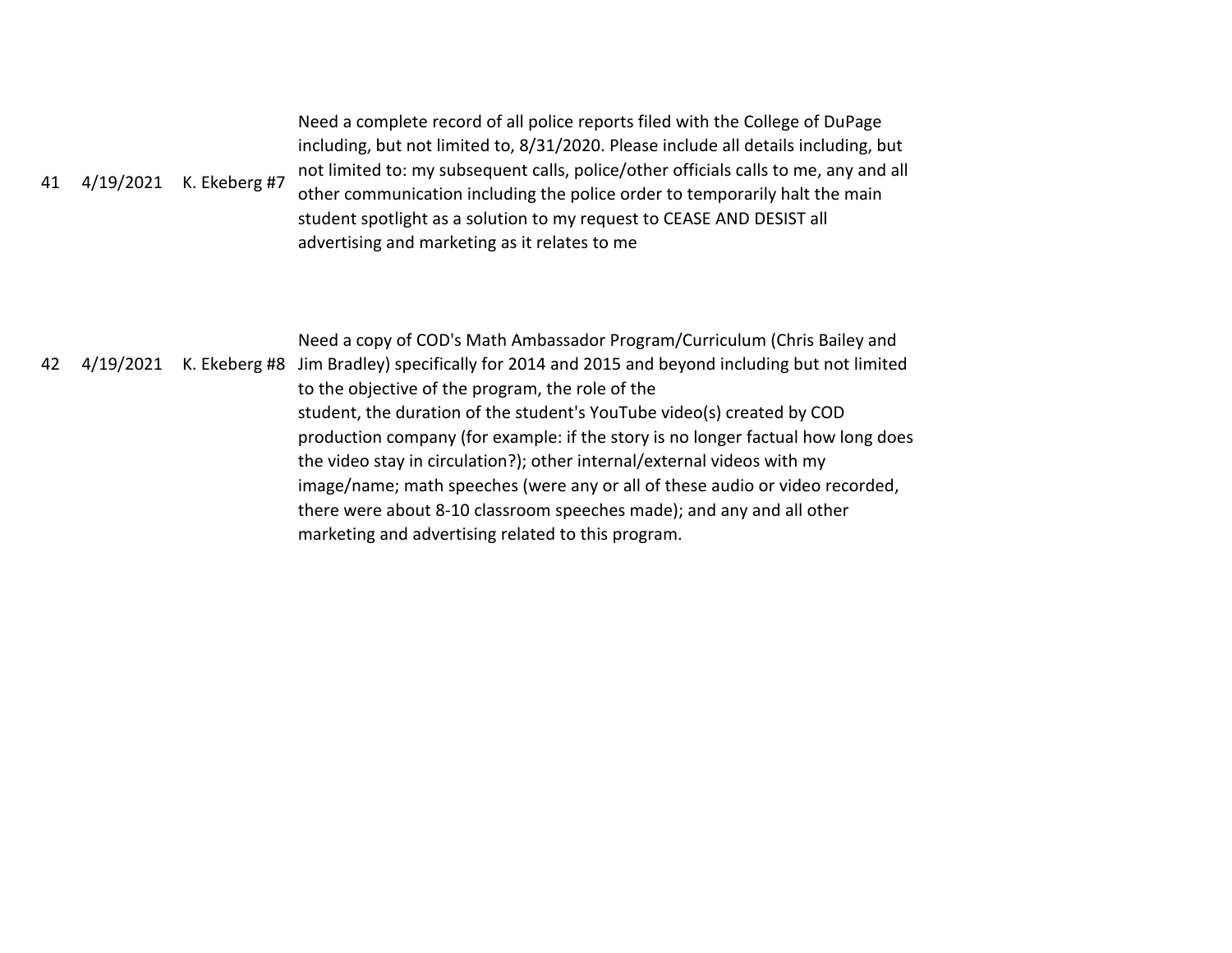| 43 | 4/19/2021 | K. Ekeberg #9                   | I need copies of: 1098-T or any other tax document related to the above for me<br>for years 2013, 2014, 2015, and 2016 - including a detail of any monies applied,<br>i.e., breakdown /itemization of following: when it was awarded and who<br>accepted it; date it was awarded, and who accepted it; and date/how it was<br>applied to the various semesters. My award letters do not financially match up<br>with the 1098-T's received (there is an overage in monies which I can't match up<br>to any required documentation I received.) Therefore, I also need a copy of the<br>school's policy on scholarship awards, and the calculations used for determining<br>the Returning Adult Scholarship in 2015 and Needs Based Scholarship in 2015,<br>and factors that would cause the calculations to change (such as reported<br>external scholarships). In addition, I was also unsuccessful in gathering<br>information on my Master Promissory Note/MPN as I had a problem with<br>believed fraud by Benedictine University attaching loans to it (in 2016) even<br>after I officially withdrew in writing from the university. I understand there is a<br>clause that the school where the loan originated, can remove the "attachment<br>of subsequent loans within the 10-year period" so the loan still stays<br>outstanding but no other school would be allowed to attach themselves to it.<br>Leaving the MPN as is allows for intentional or unintentional harm to the<br>borrower. Please send me the school's policy on the MPN as it relates to this<br>issue." |
|----|-----------|---------------------------------|--------------------------------------------------------------------------------------------------------------------------------------------------------------------------------------------------------------------------------------------------------------------------------------------------------------------------------------------------------------------------------------------------------------------------------------------------------------------------------------------------------------------------------------------------------------------------------------------------------------------------------------------------------------------------------------------------------------------------------------------------------------------------------------------------------------------------------------------------------------------------------------------------------------------------------------------------------------------------------------------------------------------------------------------------------------------------------------------------------------------------------------------------------------------------------------------------------------------------------------------------------------------------------------------------------------------------------------------------------------------------------------------------------------------------------------------------------------------------------------------------------------------------------------------------------------------------------------|
| 44 | 4/22/2021 | Carpenters<br><b>Local 1889</b> | Looking for the bid tabulation for the Theatre curtains held on March 9                                                                                                                                                                                                                                                                                                                                                                                                                                                                                                                                                                                                                                                                                                                                                                                                                                                                                                                                                                                                                                                                                                                                                                                                                                                                                                                                                                                                                                                                                                              |
| 45 | 4/29/2021 | Securance LLC                   | We would like to request an electronic copy (via email) of the winning proposal<br>that was submitted in response to the College of DuPage RFP #2021-R0016<br>General Assessment of Cybersecurity Practices. The due date for the proposal<br>was 2/12/2021. Thank you.                                                                                                                                                                                                                                                                                                                                                                                                                                                                                                                                                                                                                                                                                                                                                                                                                                                                                                                                                                                                                                                                                                                                                                                                                                                                                                              |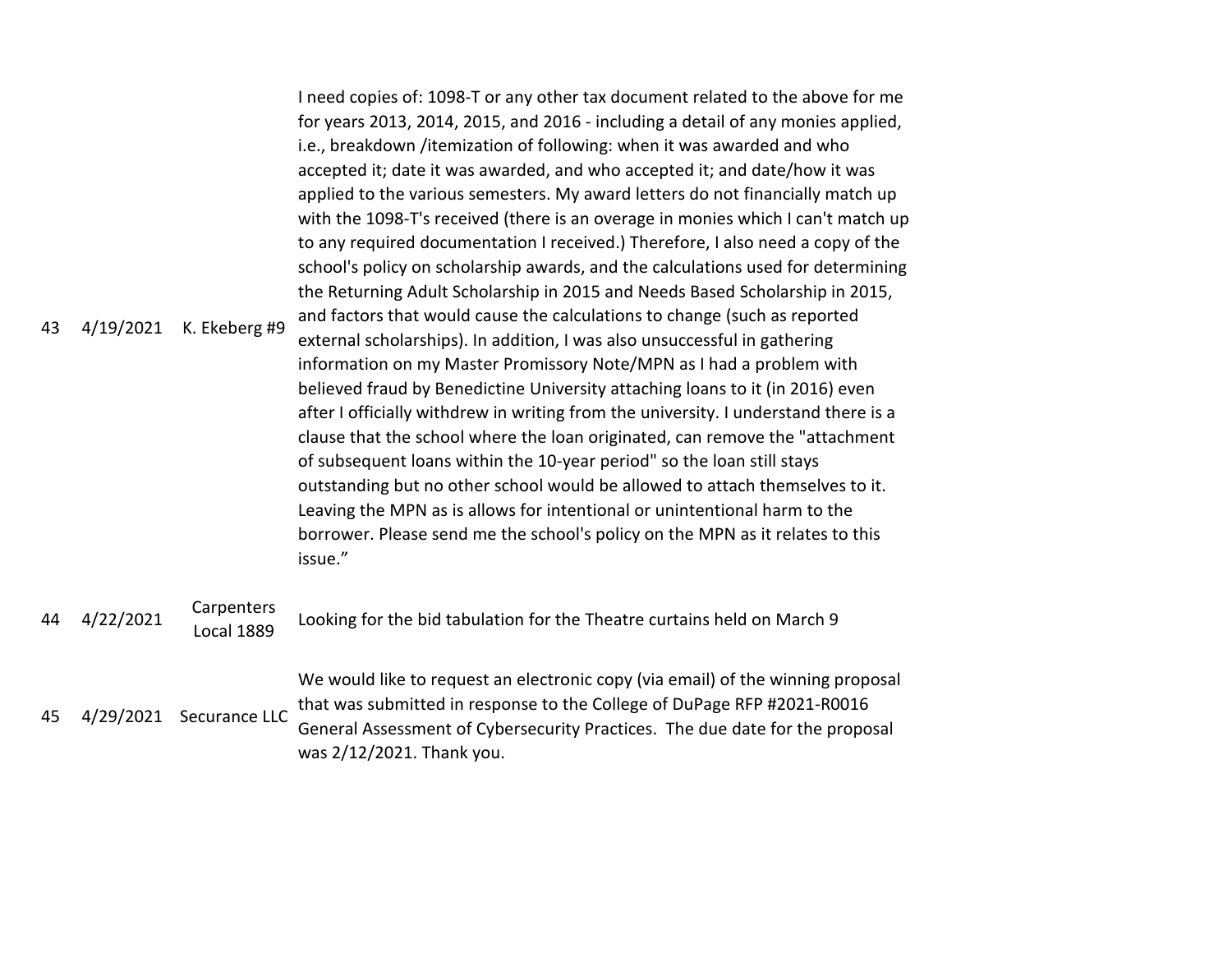| 46 | 5/3/2021 |                                  | In 2014, I met with Maureen McBeth and Terry Bishop to discuss the college-<br>approved Bachelor's degree in Management 3+1 program with Accounting 2-<br>year degree. Alternatively, I was strongly advised and thus pursued the "soon-to-<br>K. Ekeberg #10 be" Benedictine 2+2 Accounting Bachelor's degree program. Please send me a<br>copy of the Benedictine 2+2 Accounting Bachelor's degree program curriculum,<br>outline, etc. including when it was officially approved by the IL. State Board of<br>Education. |
|----|----------|----------------------------------|-----------------------------------------------------------------------------------------------------------------------------------------------------------------------------------------------------------------------------------------------------------------------------------------------------------------------------------------------------------------------------------------------------------------------------------------------------------------------------------------------------------------------------|
| 47 | 5/3/2021 |                                  | Need copies of all the signed agreements involving myself from 2013-2016 with<br>Brian Kleeman/Marketing & Communications Department (and/or any other<br>K. Ekeberg #11 COD employee) including, but not limited to, agreements referencing the<br>website with student spotlights, internal/external videos displaying my image,<br>and internal/external printed advertising with my image.                                                                                                                              |
| 48 | 5/3/2021 | E. Luberda                       | Please furnish a bid tabulation of all bidders and the name of the winning bidder<br>and the winning bid prices (unit prices) for this bid<br>Bid Title: Print Community Publication (Engage)<br><b>Bid Due Date: 2-24-21</b><br>Bid: 2021-B0052                                                                                                                                                                                                                                                                            |
| 49 | 5/6/2021 | Proctorio                        | I am requesting public records for the College of DuPage's RFP #2021-R0010,<br>Exam Proctoring Software - Nursing & Health Sciences due on 01/06/2021.                                                                                                                                                                                                                                                                                                                                                                      |
| 50 | 5/7/2021 | <b>Edgar County</b><br>Watchdogs | Follow-up inquiry to 3/26/21 FOIA Request re Advantage Sign Installation W-9.                                                                                                                                                                                                                                                                                                                                                                                                                                               |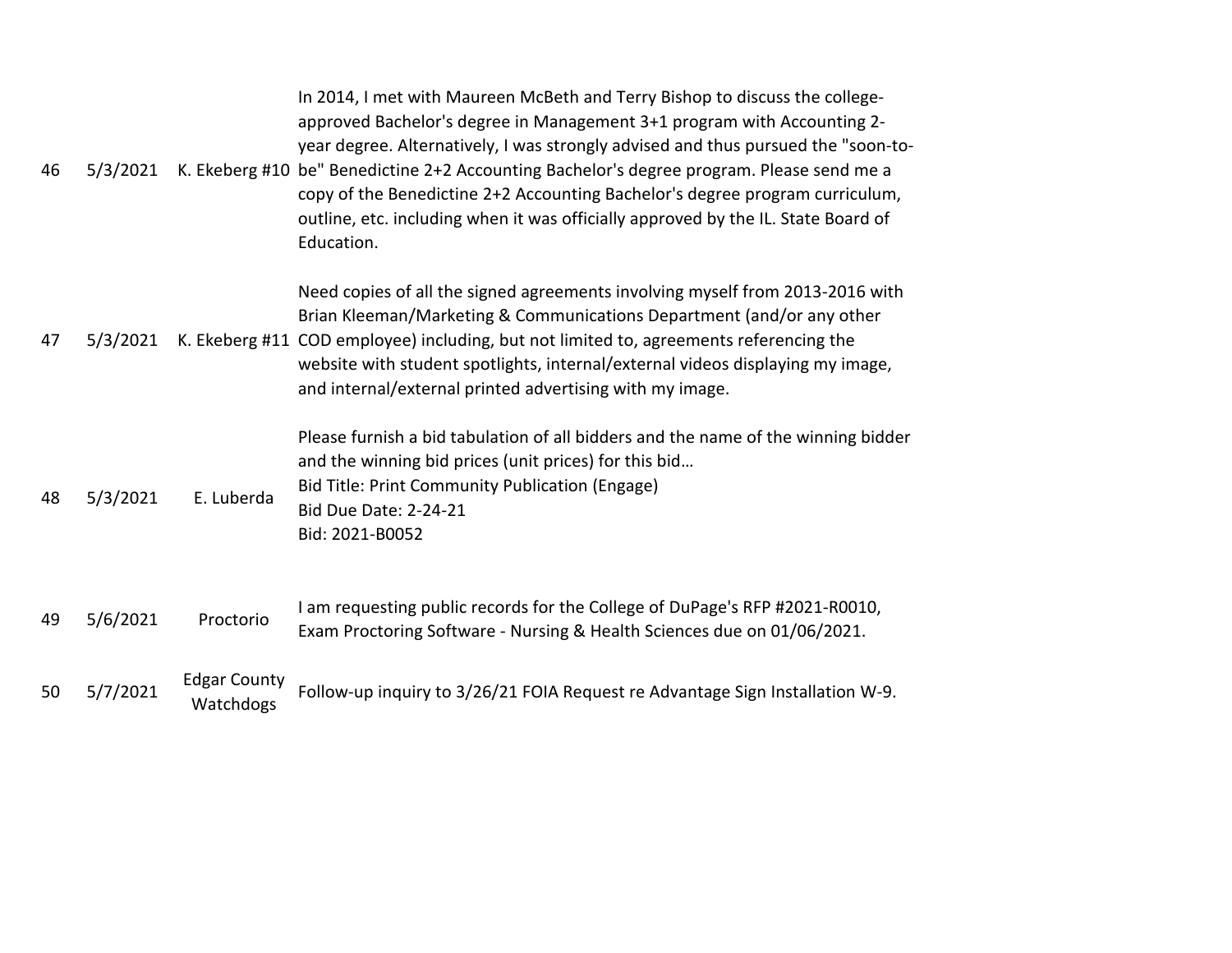|    |                          | This is a follow up to my FOIA request regarding financial aid (first request,     |
|----|--------------------------|------------------------------------------------------------------------------------|
|    | 5/10/2021 K. Ekeberg #12 | 4/19/21; COD final response 5/3/21). I need the following clarified in writing and |
|    |                          | postal mailed to me:1) Award Promissory Notes - One page print out sent to me      |
|    |                          | by C.O.D., in its response on 5/3/21. What does this document/print out mean?;     |
|    |                          | 2) Need a copy of the student's responsibility for reporting outside scholarships; |
|    |                          | 3) Need a copy of the calculation used to determine my C.O.D. Foundation           |
| 51 |                          | Scholarships (Needs-Based and Returning Adult) for school years of 2014-2015       |
|    |                          | and 2015-2016 - or the date you used for these awards; 4) Need a copy of my        |
|    |                          | Financial Aid Awards for individual school years of 2014-2015 and 2015-2016; 5)    |
|    |                          | Finally, regarding Work-Study Awards. What was my specific award for the           |
|    |                          | school years of 2014-2015 and 2015-2016. How much of my specific Work Study        |
|    |                          | Awards were used for both on and off-campus positions?                             |

52 5/10/2021 K. Ekeberg #13 I am requesting a FERPA Authorization form be postal mailed to me.

| 53 | 5/11/2021 | <b>B.</b> Campbell   | All records of communication (written, electronic, verbal, or telephonic) that<br>involved the terms<br>'prerequisite' and 'Brian Campbell' from Laura Paley, Danielle Kuglin Seago, and<br>any other individual involved in<br>'Project Hire-Ed' at College of DuPage from the time period between<br>12/18/2020 and 5/10/2021 that did not already<br>include me (Brian Campbell) as a first-party participant. |
|----|-----------|----------------------|-------------------------------------------------------------------------------------------------------------------------------------------------------------------------------------------------------------------------------------------------------------------------------------------------------------------------------------------------------------------------------------------------------------------|
| 54 | 5/13/2021 | OpentheBooks<br>.com | Any and all waiver of lien documents for entities employed by<br>contractor Gibson Electric since 2009. Production shall<br>include waiver of lien to date, final waiver of lien, contractor's<br>affidavit, and any other lien waiver documents specifying<br>Gibson Electric as the contractor.                                                                                                                 |

55 5/18/2021 CBS Chicago #1 Request for disciplinary records, if any, of 4 former COD Police officers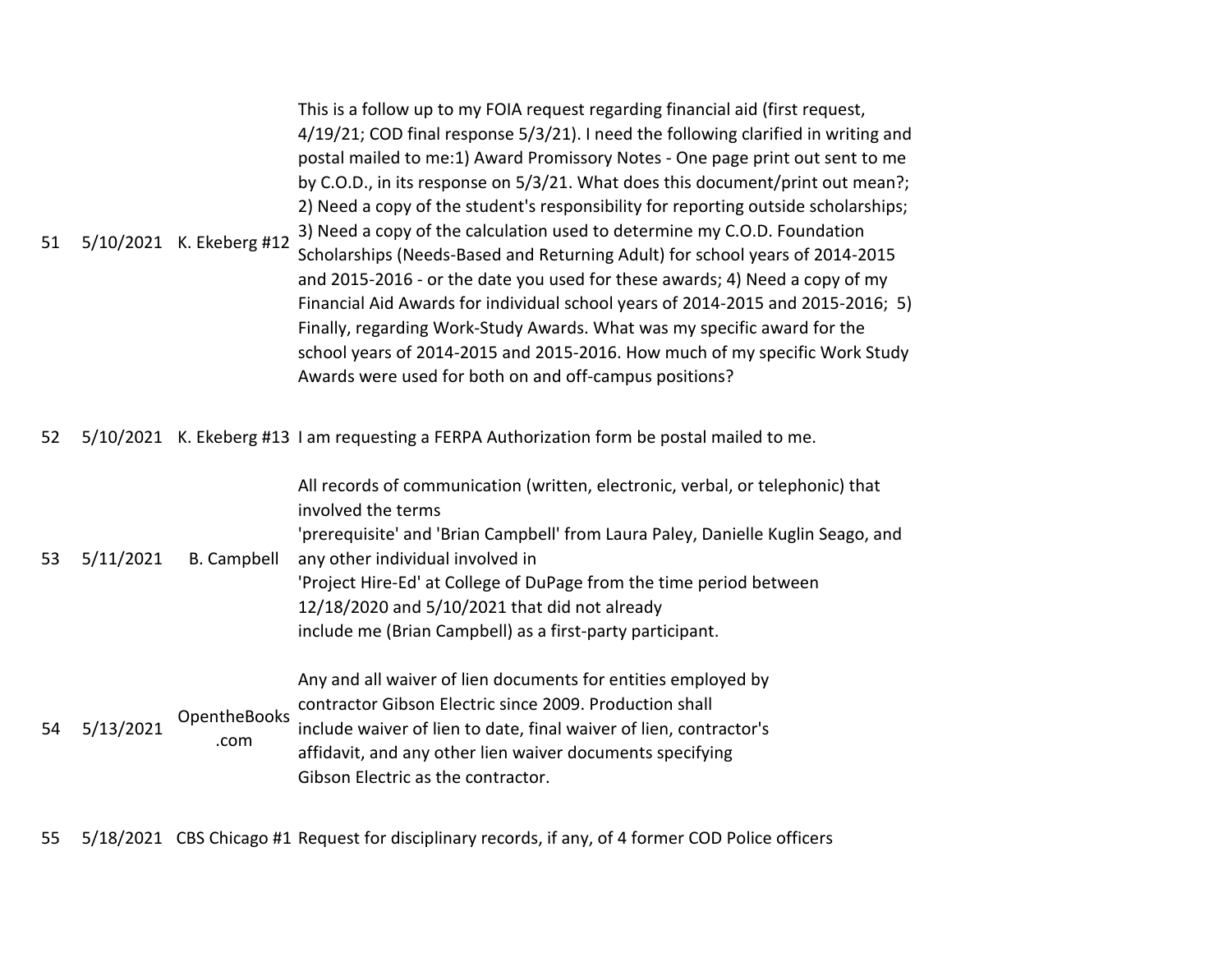| 56 |           | 5/24/2021 K. Ekeberg #14    | Request for Student Records re transcript evaluations and transfer credit<br>documentation                                                                                                                                                                                                                                                                                                                                         |
|----|-----------|-----------------------------|------------------------------------------------------------------------------------------------------------------------------------------------------------------------------------------------------------------------------------------------------------------------------------------------------------------------------------------------------------------------------------------------------------------------------------|
| 57 |           |                             | 5/26/2021 CBS Chicago #2 Request for disciplinary records, if any, of 5 former COD Police officers                                                                                                                                                                                                                                                                                                                                 |
| 58 | 5/26/2021 | InfoSight                   | Winning bid for RFP No. 2021-R0016 - General Assessment of Cybersecurity<br>Practices                                                                                                                                                                                                                                                                                                                                              |
| 59 | 6/2/2021  |                             | FOIA rule for publicly posting FOIA requests.; What COD policies are there for<br>K. Ekeberg #15 teachers representing College of Dupage in providing what I believe to be<br>fraudulent jobs given/arranged for students.                                                                                                                                                                                                         |
| 60 | 6/2/2021  | Collegiate<br>Scholars #2   | Spring 2021 data. Directory information for students that meet<br>the following criteria:<br>Natl. Society of 1. MINIMUM 12 credit hours completed following spring 2021 grades posting<br>2. MAXIMUM 60 credit hours completed following spring 2021 grades posting<br>3. MINIMUM 3.0 Cumulative GPA (or Dean's List honorees if filtering by GPA is<br>not possible)<br>4. Enrollment in summer 2021 / fall 2021 is not required |
| 61 | 6/3/2021  | M. Johnson                  | Any police reports associated with the arrest of Michael Dobbs on June 25,<br>1988, by College of DuPage Public Safety PD for criminal trespass to state land                                                                                                                                                                                                                                                                      |
| 62 | 6/7/2021  |                             | K. Ekeberg #16 FOIA mailing informaiton; police report update; COD teaching contract                                                                                                                                                                                                                                                                                                                                               |
| 63 | 6/8/2021  |                             | K. Ekeberg #17 FOIA mailing information                                                                                                                                                                                                                                                                                                                                                                                            |
| 64 | 6/8/2021  | Ace<br>Background<br>Checks | Information on RFP 2021-0015                                                                                                                                                                                                                                                                                                                                                                                                       |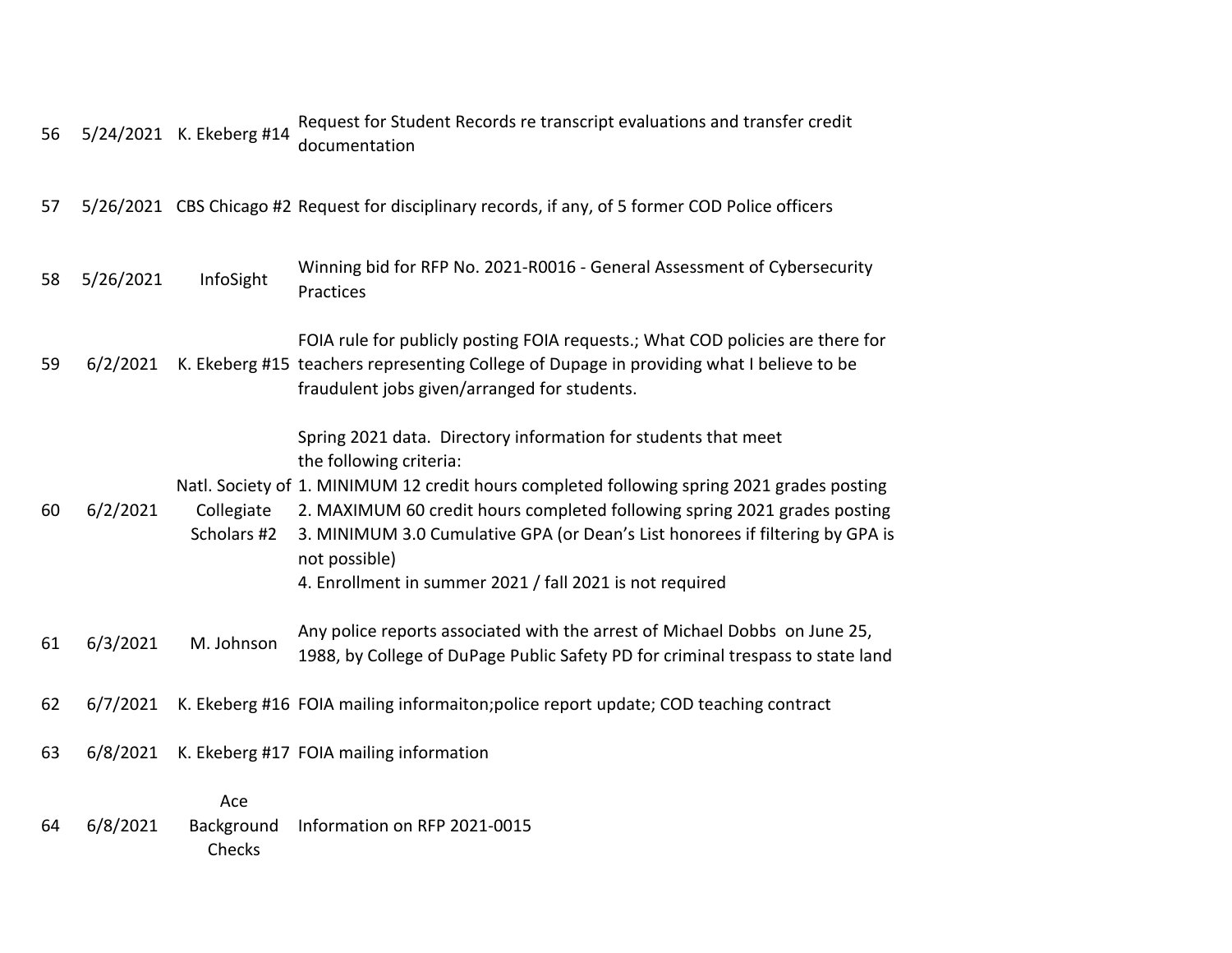| 65 | 6/18/2021 | Parker, K.                           | 2018-2021 Backflow testing/repairs; payroll for backflow technicians                                                                                                                                                                                                                      |
|----|-----------|--------------------------------------|-------------------------------------------------------------------------------------------------------------------------------------------------------------------------------------------------------------------------------------------------------------------------------------------|
| 66 | 6/22/2021 | Innovative AV<br>Systems             | Information on bids 2021-B0057 and 2021-B0059                                                                                                                                                                                                                                             |
| 67 | 6/28/2021 | Chicago<br>Tribune (Pratt)           | Adjunct John O'Malley - Records of classes taught and pay received                                                                                                                                                                                                                        |
| 68 | 6/30/2021 | Kurowski, B                          | Records related to Edgar County Watchdogs FOIA request/documents 2018-<br>present                                                                                                                                                                                                         |
| 69 | 6/30/2021 | Individual<br>Rights in<br>Education | Foundation for Any policy, guidance, handbook, manual or standard contracts for student<br>athletes, Ras, or student workers concerning: social media, speech or<br>expression, interaction with news media, reporters, or journalists; rights, duties<br>obligations of student athletes |
| 70 | 7/1/2021  | Securance<br>Consulting              | Copy of winning proposal for RFP 2021-R0016                                                                                                                                                                                                                                               |
| 71 | 7/1/2021  |                                      | Jurgensen, G. Student records                                                                                                                                                                                                                                                             |
| 72 | 7/6/2021  |                                      | K. Ekeberg #18 Legal counsel information; College policies regarding legal remedies                                                                                                                                                                                                       |
| 73 | 7/8/2021  |                                      | SmartProcure Purchasing records 2-22-21 to current                                                                                                                                                                                                                                        |
| 74 | 7/12/2021 | The<br>Generation<br>Lab             | Email addresses, majors, and class year of undergraduate and graduate<br>population of COD for Fall 2021 semester                                                                                                                                                                         |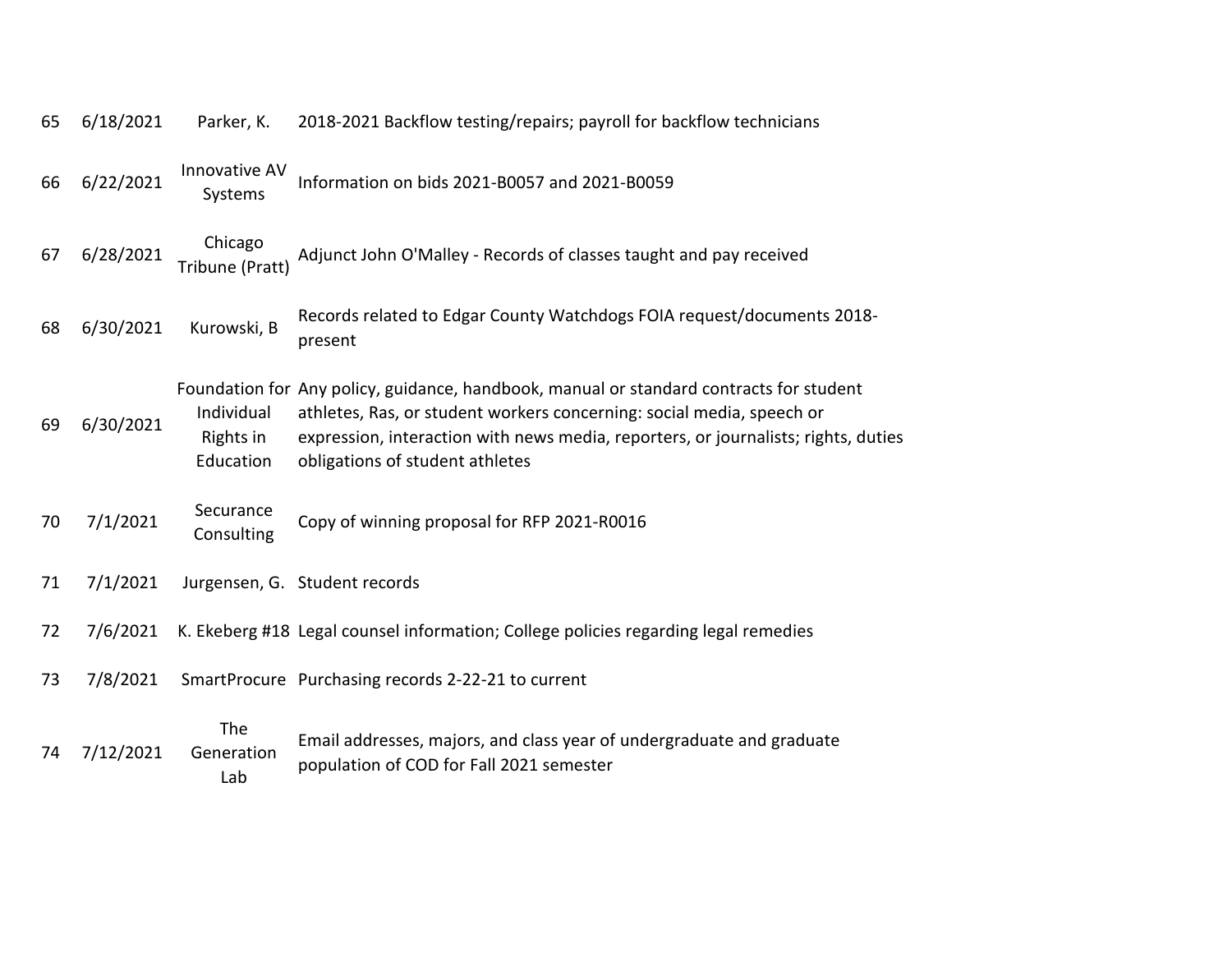| 75 | 7/12/2021 | General<br><b>Account Agent</b> | Bills from ComEd and Aggressive Energy for all COD locations for the last 36<br>months; sole source procurement contract for sale of energy; related college<br>employee contact information                                                 |
|----|-----------|---------------------------------|----------------------------------------------------------------------------------------------------------------------------------------------------------------------------------------------------------------------------------------------|
| 76 | 7/14/2021 | <b>IBEW 701</b>                 | All certified payroll records of employer "United States Electrical Contractors<br>Inc." for any work performed in 2021 at the College of DuPage. TEC Building -<br>classroom renovations                                                    |
| 77 | 7/16/2021 | Jaffary, A.                     | Financial records pertaining to the retention of Rathje & Woodward, LLC strictly<br>in matters pertaining to Abbas Jaffary from the period of August 2020 -- July 15,<br>2021.                                                               |
| 78 | 7/20/2021 | Evans, R.                       | Directory information for all students enrolled for the Fall 2021 term at your<br>school (Undergrad and Graduate).                                                                                                                           |
| 79 |           |                                 | 7/21/2021 K. Ekeberg #19 Information on academic fraud done by teachers, maybe the teachers contract                                                                                                                                         |
| 80 |           |                                 | Information about the policy related to appropriate activities of COD teacher<br>7/21/2021 K. Ekeberg #20 activities performing activities - on behalf of the students that are required for a<br>job, such as a CPA test for a CPA position |
| 81 | 7/22/2021 | Inc.                            | Thought Focus RFP Number 2021-R0025 - Student Artificial Intelligence (AI) Chatbot Solution<br>Bid responses from all participants including the winning bidder                                                                              |
| 82 | 7/23/2021 | Mongoose<br>Research            | Proposals in response to the College of DuPage RFP for chatbot/virtual assistant<br>software or solutions.                                                                                                                                   |
| 83 | 7/26/2021 | Eagle 3<br>Analytics            | Emails to/from DuPage County Clerk related to tax records March 23, 2021 -<br>May 1, 2021; Annual limiting rate re-allocation forms filed with Clerk for tax<br>years 2000-2019                                                              |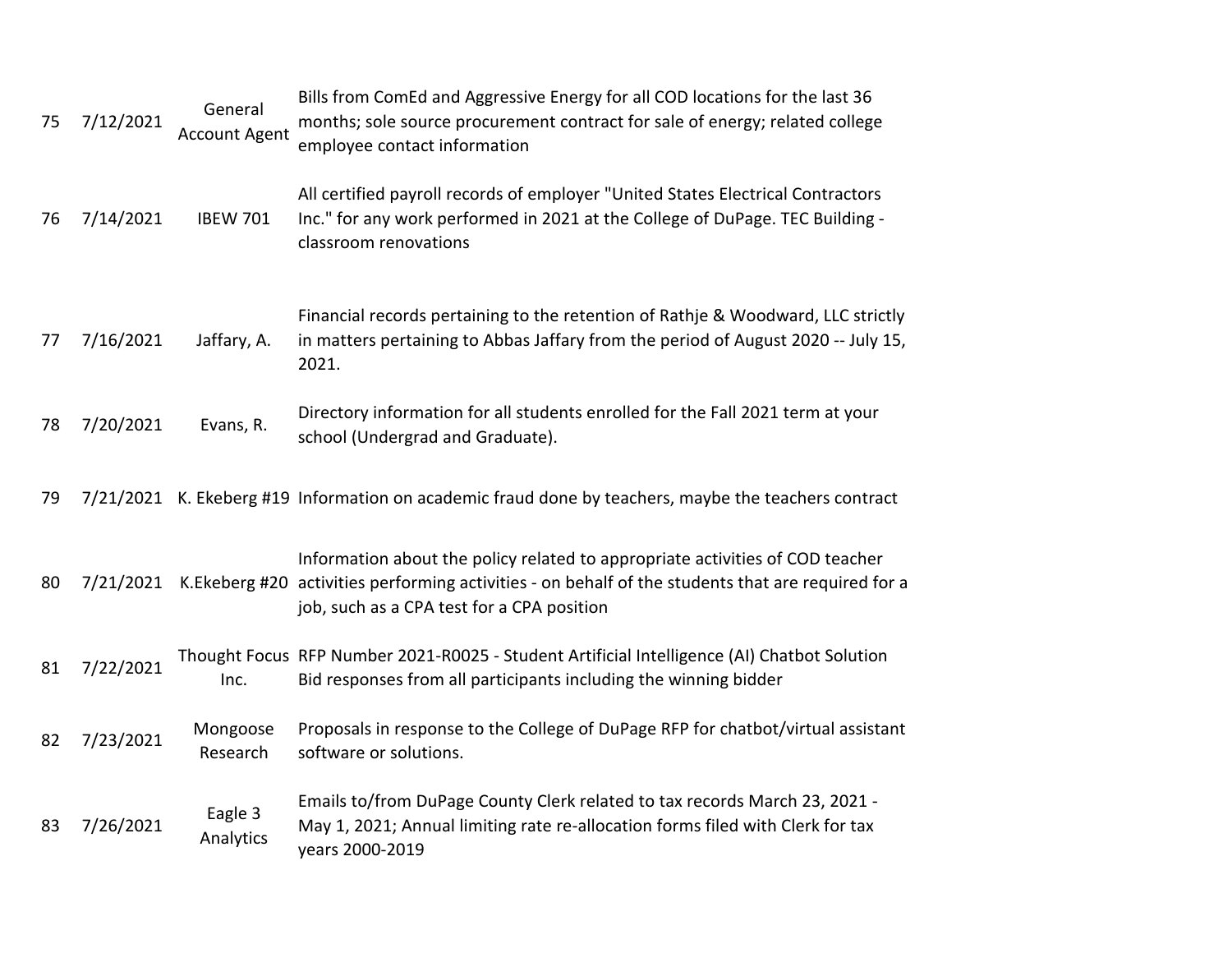| 84 |           | 7/27/2021 K. Ekeberg #21                                | FOIA Documents about any of 40 people listed in the request for all time, maybe<br>the last 3 years.                       |
|----|-----------|---------------------------------------------------------|----------------------------------------------------------------------------------------------------------------------------|
| 85 | 7/30/2021 | IL, IN, IA<br>Fair<br>Contracting                       | Foundation for A copy of the bid results for General Contractor - Softball Turf Improvements<br>$(2021 - B0040).$          |
| 86 | 8/2/2021  |                                                         | K. Ekeberg #22 Business relationship between COD and Chicago Computer Service LLC                                          |
| 87 | 8/2/2021  |                                                         | K. Ekeberg #23 Business relationship between Ken L. Bishop and COD                                                         |
| 88 | 8/2/2021  | K. Ekeberg #24                                          | Vendor contract rules, and any contracts with Core Financial Outsourcing; Todd<br>Shapiro, CPA; Seven Bedell Partners, LLC |
| 89 | 8/5/2021  |                                                         | K. Ekeberg #25 College policies re Title IX                                                                                |
| 90 | 8/10/2021 | G. Gascon                                               | Fall 2020 enrollment statistics                                                                                            |
| 91 | 8/16/2021 | Society for<br>College<br>Leadership and<br>Achievement | Fall 2021 Student Directory information                                                                                    |
| 92 | 8/18/2021 | Open the<br>Books.com                                   | Electronic copy of all COD payment transactions for FY 2020.                                                               |
| 93 | 8/20/2021 |                                                         | Phi Sigma Pi Fall 2021 Student Directory information                                                                       |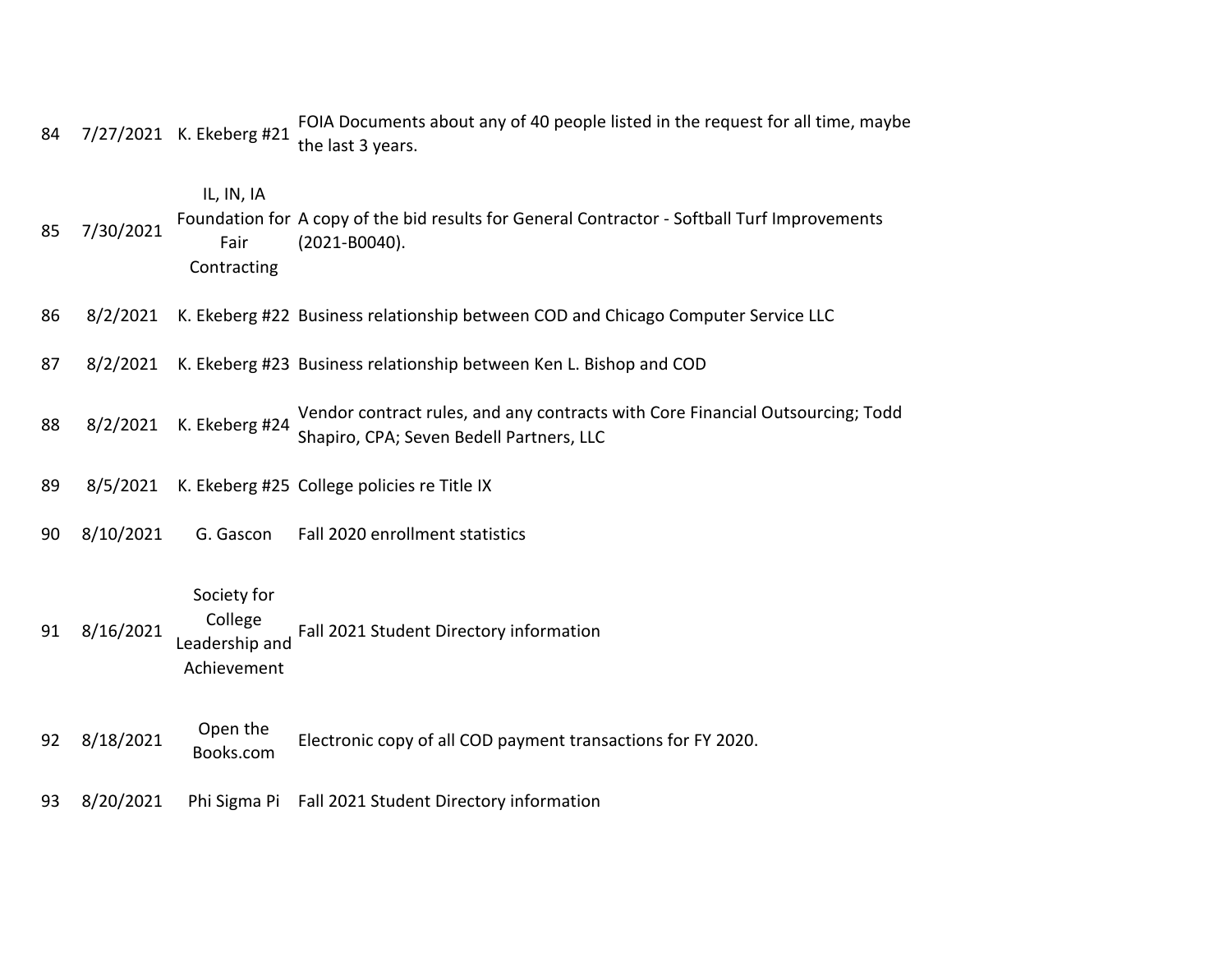| 94  | 8/20/2021 | D. Borowski                                            | Automotive Tech enrollment, graduation/completion rates, and demographic<br>data for the past five years.                                                                                 |
|-----|-----------|--------------------------------------------------------|-------------------------------------------------------------------------------------------------------------------------------------------------------------------------------------------|
| 95  | 8/23/2021 | E. Pal                                                 | Closed session minutes released by Board of Trustees August 19, 2021                                                                                                                      |
| 96  | 8/25/2021 | A. Jaffary                                             | Names of adjunct Math faculty teaching Spring, Summer, and Fall 2020 terms                                                                                                                |
| 97  | 8/27/2021 | Foundation for<br>Individual<br>Rights in<br>Education | Sample of standard application forms for admission to any program, used<br>between January 1, 2020, and the present date                                                                  |
| 98  | 9/3/2021  |                                                        | J. Zimmerman All emails from 6/21/21 to present for selected COD-SLEA personnel                                                                                                           |
| 99  | 9/3/2021  | J. Zimmerman                                           | Phone numbers and records for COD-SLEA issued cell phones for selected<br>personnel                                                                                                       |
| 100 |           |                                                        | 9/14/2021 J. Zimmerman Video surveillance recorded outside, around, and inside HEC 2027                                                                                                   |
| 101 | 9/14/2021 | L. Reigle                                              | Video footage related to police report regarding auto collision at COD                                                                                                                    |
| 102 | 9/14/2021 | L. Reigle                                              | Video footage related to police report regarding auto collision at COD                                                                                                                    |
| 103 | 9/15/2021 |                                                        | J. Zimmerman Emails from 8/3/21 - 8/10/21 for SLEA Director J. Volpe                                                                                                                      |
| 104 | 9/23/2021 | J. Pisellini                                           | Fee disclosure for any 403(b) or 457(b) deferred compensation plan offered to<br>employees of COD                                                                                         |
| 105 | 9/28/2021 | Tone Law<br>Office                                     | COD contract(s) with Alpha Building Maintenance in effect between January 1,<br>2020, and the present and copy of Certified Payroll required for Prevailing<br>Wages for same time period |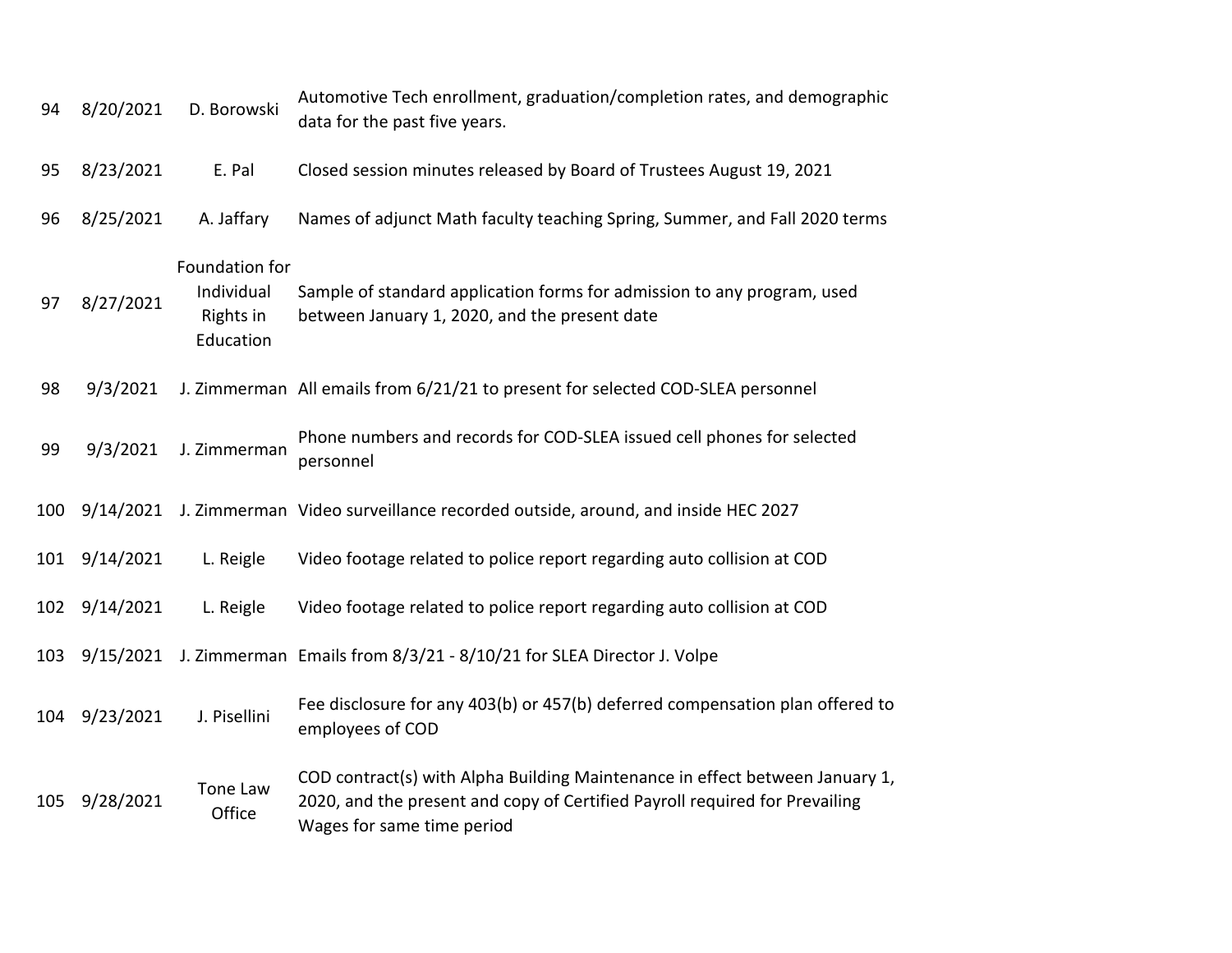| 106 | 9/28/2021      | <b>IDI</b> Data                                      | Student Directory information for Spring 2016 through Fall 2021                                                   |
|-----|----------------|------------------------------------------------------|-------------------------------------------------------------------------------------------------------------------|
| 107 | 9/28/2021      | <b>CCS Global</b><br>Tech                            | Winning vendor proposal, Bid Tabulation Scoring Sheet and Purchase Order<br>issued for RFP 2018-R0015             |
| 108 | 9/29/2021      | <b>CCS Global</b><br>Tech                            | Winning vendor proposal, Bid Tabulation Scoring Sheet and Purchase Order<br>issued for RFP 2021-R0017             |
| 109 | 10/4/2021      | <b>Direct Energy</b><br><b>Business</b><br>Marketing | Natural gas supply contracts September and October, 2019.                                                         |
| 110 | 10/5/2021      | R.<br>Godeiszewska                                   | Surveillance video of traffic accident                                                                            |
| 111 | 10/5/2021      | (Smyser)                                             | NBC 5 Chicago COD Police Department re unclaimed property and unclaimed property reports<br>to IL State Treasurer |
| 112 | 10/5/2021      | AB Petroleum<br><b>Services</b>                      | Current COD contract for diesel fuel and gasoline                                                                 |
| 113 | 10/8/2021      | Nat'l. Society<br><b>Scholars</b>                    | of Collegiate Spring/Summer 2021 Dean's list honorees                                                             |
| 114 |                |                                                      | 10/8/2021 K. Ekeberg #26 Details of COD police reports for 3 rapes reported in 2019                               |
|     | 115 10/12/2021 | E. Luberda                                           | Past bid results for printing Community Publication Engage                                                        |
|     | 116 10/14/2021 | Gladieux<br>Energy                                   | Bid tabs for gas and diesel Bid 2022-B0011                                                                        |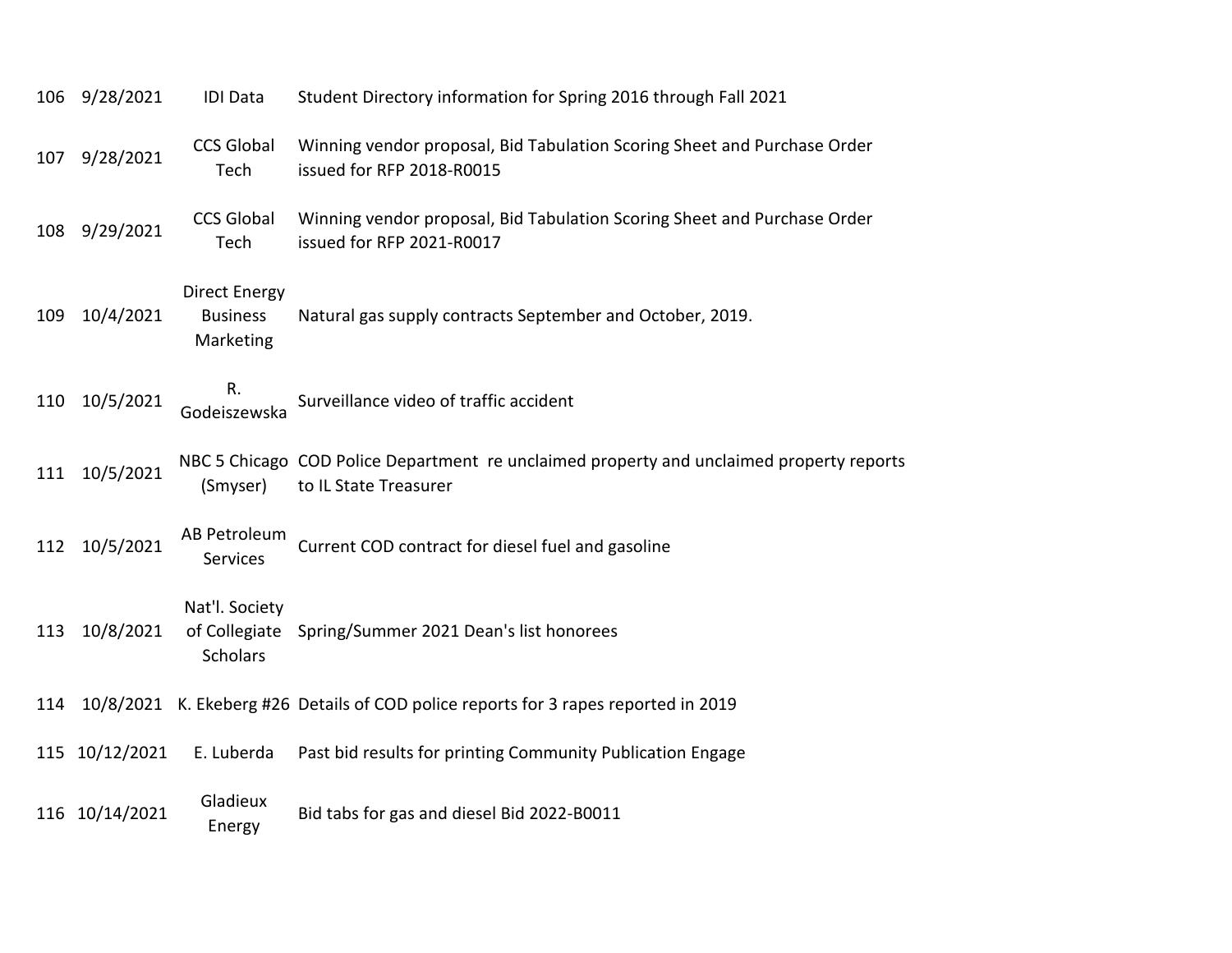117 10/20/2021 K. Ekeberg #27 Duplicate Request - details of COD police reports for 3 rapes reported in 2019

|     | 118 10/21/2021 | Carpenters<br><b>Local 1889</b><br>(Harczos)  | Bid tabulation Bid 2022-B0013                                                                        |
|-----|----------------|-----------------------------------------------|------------------------------------------------------------------------------------------------------|
|     | 119 10/25/2021 | Lexis Nexis                                   | Fall 2021 student directory information                                                              |
|     | 120 10/26/2021 | <b>Vcloud Tech</b><br>(Khan)                  | Bid tabulation Bid 2022-B0001                                                                        |
|     | 121 10/27/2021 | U.S. Marine<br>Corps<br>Recruiting<br>Chicago | Fall 2021 student directory information                                                              |
| 122 |                |                                               | 11/1/2021 K. Ekeberg #28 Record of telephone calls/messages from requester to Dr. Caputo/secretaries |
| 123 | 11/2/2021      | Campus<br>Reform<br>(Streetman)               | Contracts/agreements betwenn COD and Diversity Works, Inc.                                           |
| 124 | 11/2/2021      | Card Solutions same.                          | International Contracts for merchant services/credit card processing and most recent RFP for         |
| 125 |                | 11/8/2021 K. Ekeberg #29                      | Duplicate request - record of communications between requester and Dr.<br>Caputo's office            |
| 126 | 11/8/2021      | K. Simpson                                    | Surveillance video of traffic accident                                                               |
| 127 | 11/15/2021     | <b>B.</b> Campbell                            | Student Directory FOIA requests with results including requester 12-1-20<br>through 11-14-21         |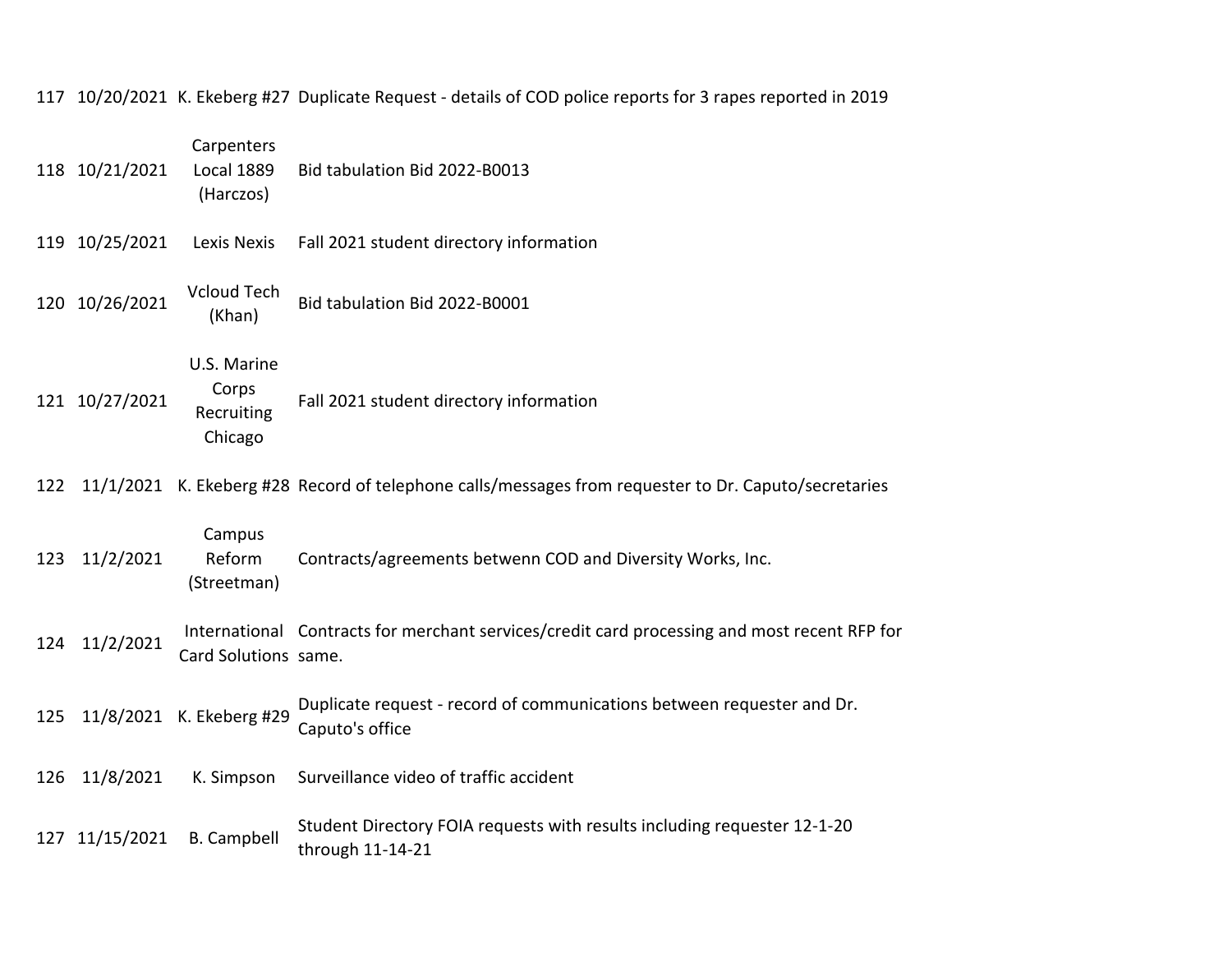|     | 128 11/16/2021 | AJ Getz                                | Law firm engagement letters and all legal billing invoices for 2020 and 2021;<br>ACORD sheet for College insurance policies 2021.                      |
|-----|----------------|----------------------------------------|--------------------------------------------------------------------------------------------------------------------------------------------------------|
|     | 129 11/22/2021 | IL, IA, IN<br>Fair<br>Contracting      | Foundation for 2021 Softball Turf contract                                                                                                             |
|     | 130 11/23/2021 | A. Ahmed                               | Any records/police reports re M. Ahmed                                                                                                                 |
|     | 131 11/24/2021 | (Popper)                               | Lienguard, Inc. Payment bond from Antigua, Inc.                                                                                                        |
|     |                |                                        | 132 11/29/2021 A. Nizaruddin Documents/emails re H. Shehab or H. Chehab, COD faculty, 2018-present                                                     |
| 133 | 12/2/2021      | <b>PFM</b><br>(Schroeder)              | Copies of all proposals fdor RFP 2021-R0034                                                                                                            |
| 134 | 12/6/2021      | Card Solutions processing              | International Monthly merchant statements 2021. Equipment/software used for credit card                                                                |
| 135 | 12/6/2021      | Financial<br>Investment<br><b>News</b> | Endowment investment reports 12-31-2019 through 6-30-21, investment<br>policies, and endowment committee meeting minutes for COD and COD<br>Foundation |
| 136 |                |                                        | 12/8/2021 K. Ekeberg #30 Phone call records/transcripts of 3 "wellness calls" from COD Police to requester                                             |
| 137 | 12/9/2021      | Kaiserman                              | Tomasik, Kotin, COD Police Department file regarding police report 2112249                                                                             |